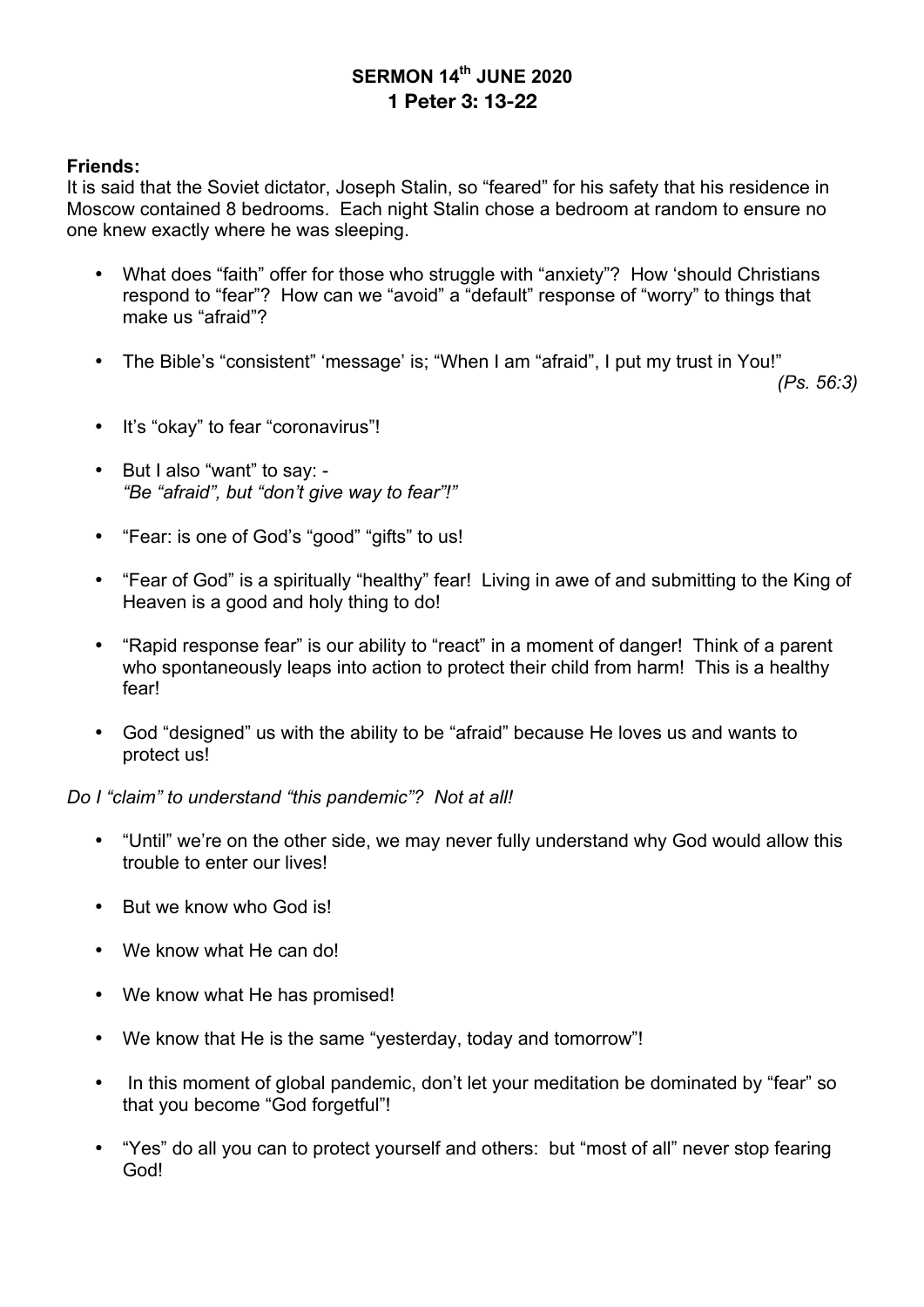- Verses 13 & 14 *"Who is going to harm you if you are eager to do good?*
- But even if you should suffer for what is right, you are "blessed"! "Do not fear their threats, do not be frightened"!
- Peter has moved to the "issue" that is central for the rest of the letter: the "issue" of Christian suffering!
- Peter "shows" us how the "love of God" turns the problem "upside down"!
- Christians are "free" from the need of "vindication", and "filled with humility as heirs of grace"!
- "Suffering" is an "opportunity" to meet "evil with good", and "cursing with blessing".
- Peter is "not" saying that Christians have "better chances" of "escaping persecution"!
- Peter is "assuring" them that "under" God's care and blessing; no "evil" can befall them!
- Peter's words express Paul's affirmation: *"If God is for "us", "who" can be "against" us?*

*(Rom. 8:31)*

The "psalmist" had the "same conviction": *"In God I trust; I will not be afraid. What can "mortal man" do to "me"?"*

*(Ps. 56:4)*

#### **Friends:**

No matter what is "happening" around us or within us, we are to put our "trust in God"!

- "However" we live in a 'broken and imperfect' world so there is a "BUT" in this statement!
- Verse 14: *But even if you should suffer…..*
- "No harm" can come to us at "last"!
- God's vindication and protection will "preserve" the heirs of his blessing!
- We are "eternally" safe in God's hands!

*(1 Cor. 10:13) (2 Thess. 3:3) (John 10:28)*

- Christ "prayed: that the Father would "protect" His own from the "evil one"!
- But "Jesus" did "not" pray that they be taken out of the world!

*(John 17:15)*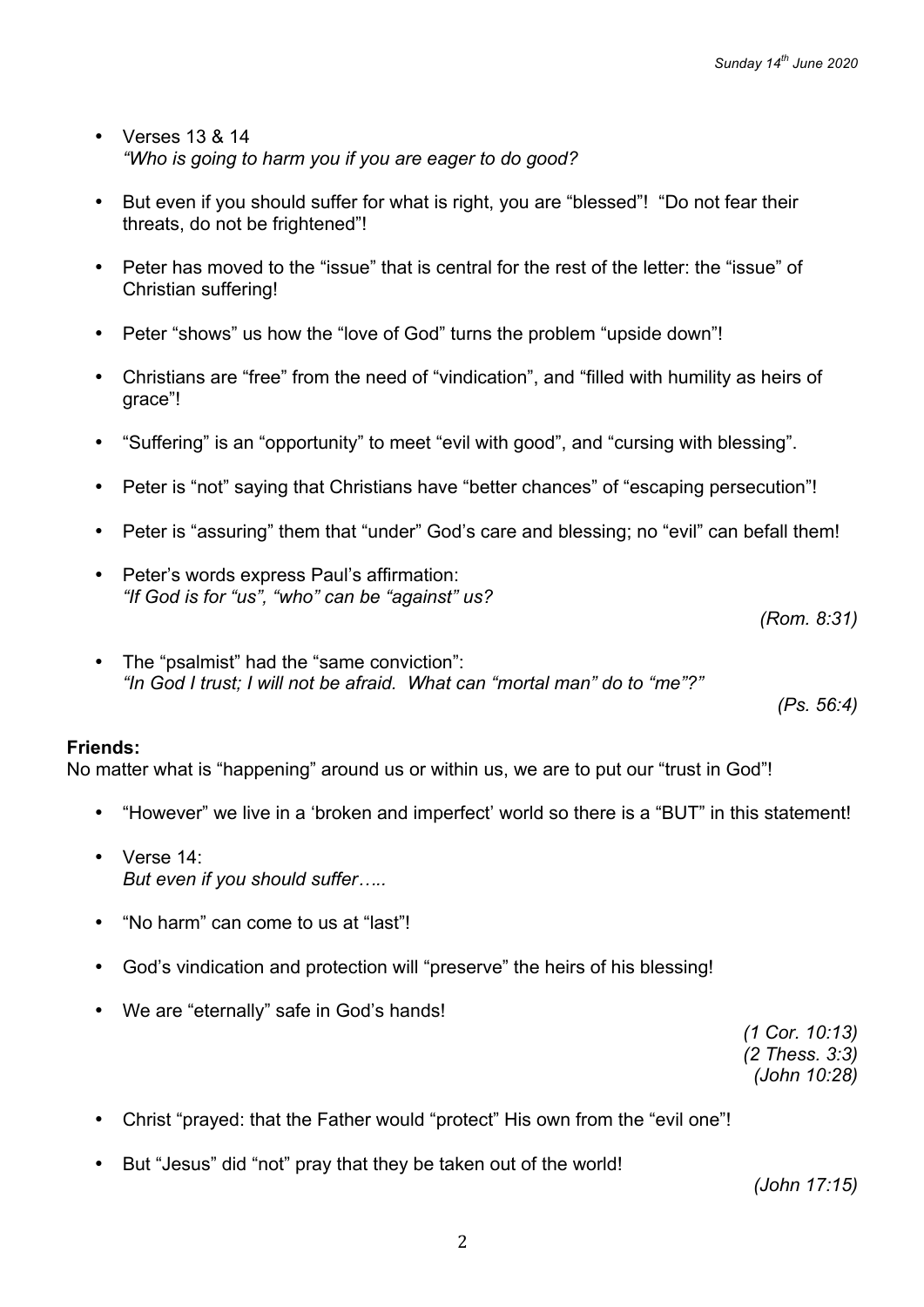*(John 16:33)*

• Jesus warned his disciples: *"In this world you will have "trouble". But take heart, I have overcome the world!"*

### **Friends:**

As "believers" we should "not" think it "strange" that we "endure" "persecution"!

- We "haven't" experienced that much [persecution in Australia but it might come!
- "Suffering" is "not" the "opposite" of blessing!
- Jesus had 'declared' those to be "blessed" who "suffer" for 'righteousness'!

## **Friends:**

'Rejoice' and be 'glad', because "great" is your "reward" in Heaven!

*(Matt. 5:12)*

- Verse 14: *"Do "not" fear their threats, do "not" be frightened".*
- Since God is "for us" and will "bless us", there is no reason to 'fear man'; "nor be troubled" by any difficult circumstance may we face during our life on this earth!

## **Friends:**

Who can really harm us if God will 'bless us'? "No One"!

- What can they "take away" from us if God will bless us?
- "Nothing"!
- We will "probably" "suffer" as Christians in "this world" but that suffering is "slight and temporary" "compared" to the eternal "inheritance" that "awaits us"!
- The 'worst thing' that can happen to us is that "we die" and "receive" our "promised heavenly inheritance"!
- Can you "imagine" how "energized" Christians would be if we "only" believed what Peter is "saying"!
- How would your 'life', 'conduct' and 'words' be different if you really did "not fear anything" because you knew that the "worst" that can "happen" "cannot happen": that you "cannot" lose God's love for you!
- So the "alternative" to "fear" is to focus attention on someone else: **(V5)** "But in your "hearts revere" Christ as LORD!"
- We are to treat Christ as holy: May His Name be "reverenced"!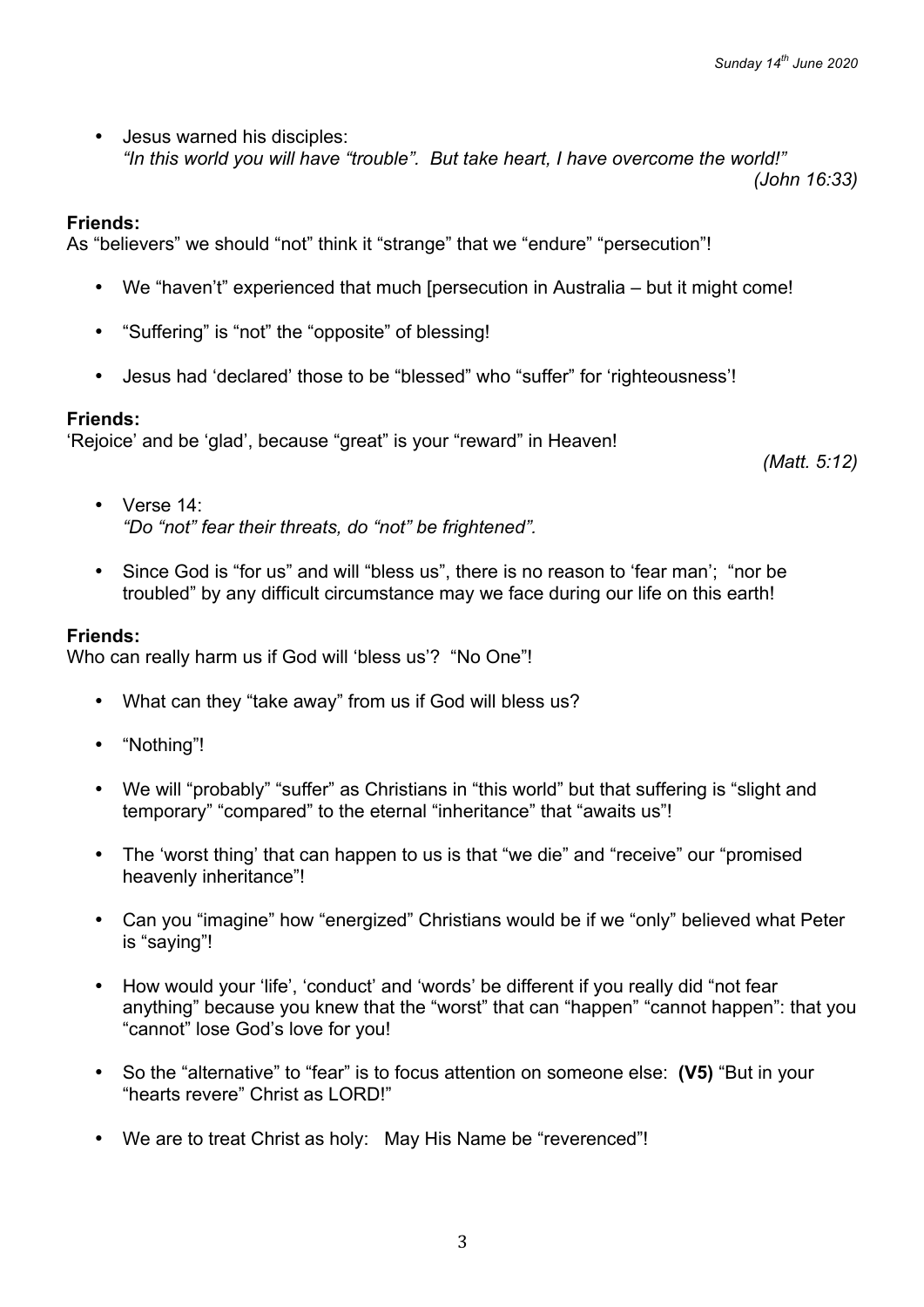- Through "thick and thin", keep your "hearts at attention" in "adoration" before "Christ"!
- When we "set apart" "Christ as Lord" we "believe" that "Jesus", not one's human "opponents", is "truly in control of events"!
- To have such "reverence in your hearts" is to maintain "continually" a deep-seated inward confidence "in Christ" as reigning "Lord and King", who even as we speak has angels and powers "subject" to Him! **(V22)**
- "So" when we "fear" "Christ" like this, we won't fear man and we'll be "free" to make a "defense" to "anyone" who asks us for a "reason" for the "hope" that is "in us"!
- Peter is 'preparing' us for the "possibility" that in the "midst" of Christian suffering our "prosecutors" may ask us to give a "reason" for the "hope" we have – that is , why we believe what "we" believe!

#### **Friends:**

"Fear" man will "keep us "quiet", God's "love" will "open our mouths!"

• "Tim Keller" says:

*"the self-forgetful person would never be hurt particularly badly by criticism! It would not 'devastate' them, it would not 'bother' them. Why! "Because" a person who is devastated by criticism is putting too much value on what "other" people think; on "other peoples" "opinions"!"*

- Verse 15: *But we are "not" to let our "boldness" leas to "arrogance"!*
- Peter warns that we "respond" with "gentleness and respect"!
- In "dealing" with those who 'oppose and oppress' us, we are to "respond" without "harshness" and we are to be mindful of God!
- Christians should be "prepared" to give an "answer" ("apologian" is the Greek).
- "Apologetics" deals with answering "critics" who 'oppose' or 'question' the revelation of God in "Christ" and the "Bible"!
- Here are "5" apologetic "questions" you need to think through!
	- 1. Does God exist?
	- 2. Is God good?
	- 3. Is the Bible trustworthy?
	- 4. Did Jesus rise from the dead?
	- 5. What is the gospel?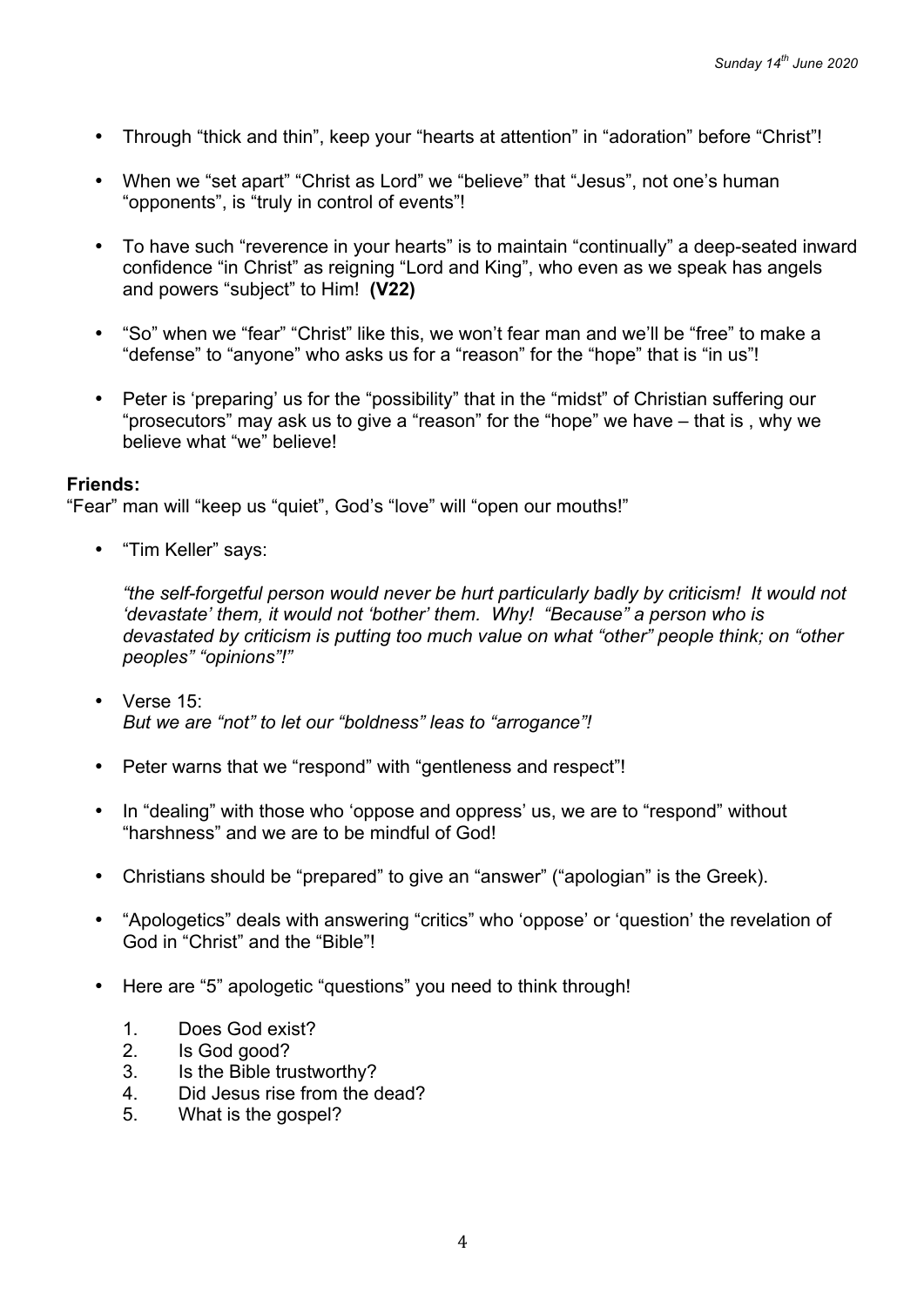• "Since" the questioning is concerning the "hope of Christians" that they have; Peter is "assuming that this inward hope" results in lives so noticeably "different" that unbelievers are "prompted" to "ask" "why" are you so "joyful", "why" are you so at "peace", "why" are you so optimistic about the future?

### **Friends:**

Peter is 'saying' when we are "under "attack" as believers", we can turn these confrontations "into" "occasions" for "witness"!

- "Edmund Clowney" said for the Christian faith, a strong "offence" is the best "defense"; "indeed", it is the "only defence"!
- We "Christians" "defend" our "faith" by "proclaiming the "gospel"", declaring the reality of the resurrection of Jesus in the plan and power of God!
- Paul says that which is foolishness to the Greeks and an offence to the Jews is the "saving wisdom" of God!

*(1 Cor. 1:23)*

- Verse 16<sup>·</sup> *"Keeping a "clear conscience", so that those who speak maliciously against your good behavior in Christ may be ashamed of their slander!"*
- Bold words will not honour the LORD if they are "not supported" by a "consistent" life!
- The lives of believers must "reflect" the gospel message to those outside the church!
- This "consistency" of life "outside" the church must also be "evident" in the "human heart"!
- The "witness" of a "good conscience" is crucial for the witness of a good word!
- The apostle Paul said this standing before Governor Feliz: *"So I strive always to keep my "conscience clear" before God and man!"*

*(Acts 24:16)*

• What is "conscience"?

*"Conscience" has been "defined" as a person's "inner awareness" of the "moral quality" of his or her "actions"!*

- The "presence" of the "Holy Spirit" in a believer brings his or her "conscience" before God with radical results!
- The Christian's "conscience" is informed and reshaped by the "light of God's righteousness"!
- The Christian "conscience" is "sensitive to "sin"!"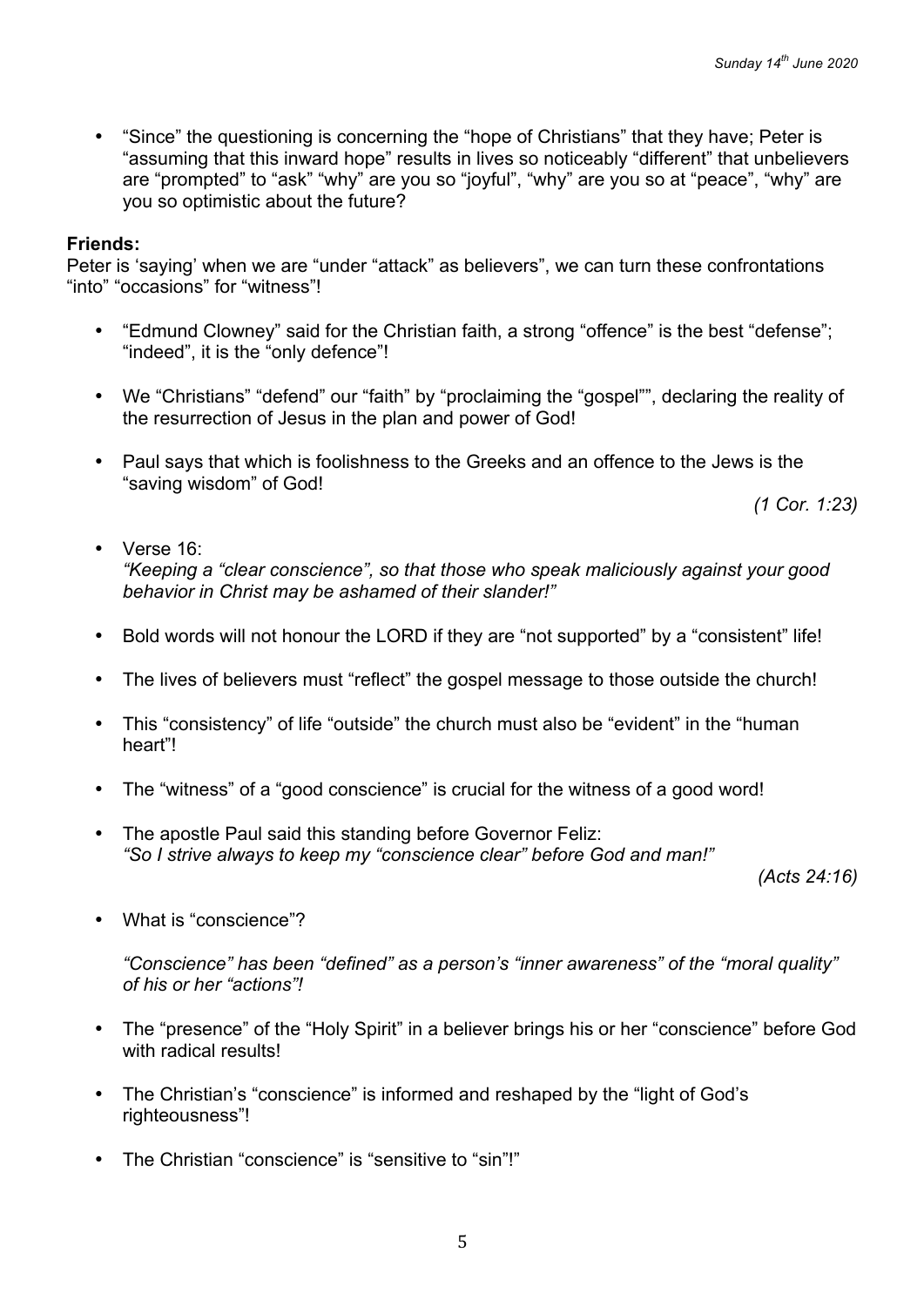- On the "other hand" "because" God is Lord of the "conscience"; we as believers are delivered from "false guilt", and from the "condemnation" of sin that God has forgiven!
- In "this verse" Peter is speaking of our "clear conscience" as obedient believers "rather" than simply as forgiven sinners!
- Having a "clear" or "good" conscience does "not imply" that "sinless perfection is possible"!

### **Friends:**

Aim to have a "clear conscience" before God!

- How to "achieve" this?
- "Avoid" conscious or willful "disobedience" to God throughout each day!
- Practice "immediate" repentance and prayer for forgiveness and cleansing whenever you become aware of "any sin" in your life!
- Verse 16:

*"….. so that those who speak maliciously against your "good behaviour" in Christ may be "ashamed" of "their slander!"*

- Those who hear us with "either" be ashamed "now", repenting of their actions and trusting Christ as their hope "OR" they will be "put to shame" on the day Christ returns!
- Verse 17: *"So Peter 'reaches" his counter-intuitive "conclusion":*

*"For it is "better" if it is God's will, to "suffer" for doing "good" than for doing "evil"!"*

### **Friends:**

It is "better" to speak of Christ, "whatever the cost", than to "deny" Him!

- It is "better" to live with Christ as LORD and be "persecuted" than to live in "comfort" and "never" live or speak for Him!
- Verse 18:

*"For Christ "also suffered" once for sins, the "righteous for the unrighteous", to bring you to God. He was put to death in the body but made alive in the spirit!"*

- "A. W. Tozer" said:- "the scriptures teach us that if a person is "not redeemed" by the blood of the Lord Jesus Christ, an acceptable sacrifice to God; he certainly will "spend eternity" in Hell!"
- Peter's "aim" in this letter and also in these "difficult verses **(VV 18 to 22)** is to "encourage" us to "remain" "faithful to God in "unjust" suffering!"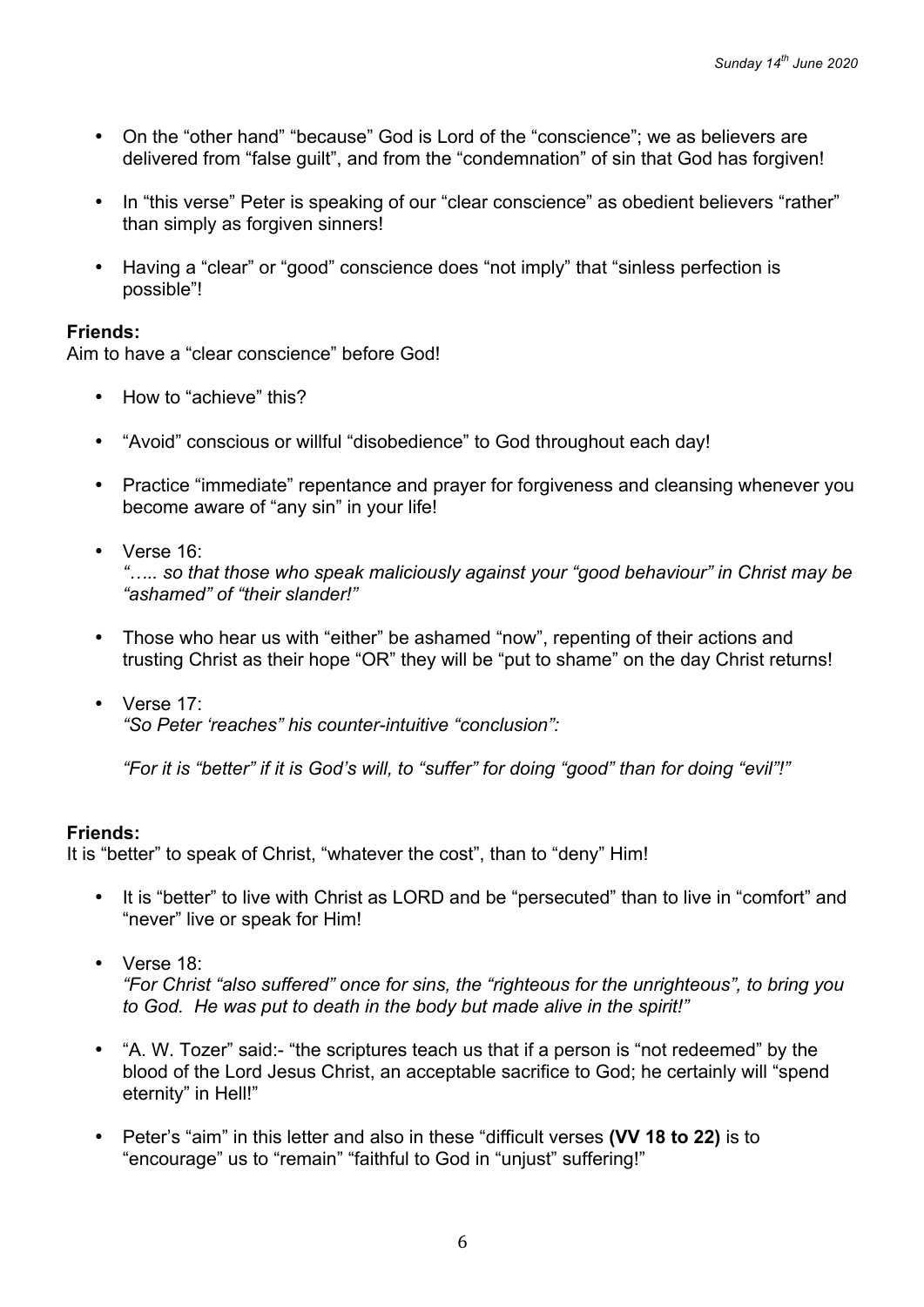## **Friends:**

Whenever we "suffer" for being believers we are "not along" in that suffering!

For "Christ" also suffered to the "point" of being "put" to "death"!

- "Yes", we may "suffer", we may even "die for our faith", "but" Jesus has "already" "walked that road"; the Righteous One "dying for the unrighteous"!
- Jesus "death" was an example for all of us to "follow" "BUT" at the same time, His death was "unique and unrepeatable"!
- Jesus' "suffering" was "once for sins", Jesus who "never" sinned; satisfied the wrath of God by standing in the place of sinners; and received their punishment, "in order" to bring "rebels to God"!

#### **Friends:**

It's true that Christ "paid the price" for our salvation; "but" there is still a "cost" we must "each pay"! Don't "ever" think the Christian life is a "free ride"!

> *(Lk 14:33) (Matt. 10:38)*

- "However" Jesus "path" was not merely to the "cross"; but "through" the cross!
- "Suffering and death" are "NOT" the "last" word!
- Jesus was put to "death" in the "body/flesh" but made "alive" in the "Spirit"! **(V18)**
- We "Christians" will "die in the flesh", "judged in the flesh", because we were born on Adam; "BUT" in Christ we shall be made "alive"!
- So when we "die in the flesh" our natural body is buried in the ground. "But" at the "resurrection" it will be "raised" as a "spiritual, incorruptible body"!
- Peter is saying "here" in **(V18)** that Jesus was born in the flesh, as we are, though without "sin", died in the flesh, the natural body!
- Jesus was buried, as we all will be…. But then Jesus was raised in the spirit, "that is", made alive in the realm of the spirit with an incorruptible, spiritual body!

### **Friends:**

Our Christian "hope" is that "one day" will receive a "body" that will never "decay", feel "pain" or "die"!

- So "Peter" has traced the path Jesus "blazed for us". It took him to suffering and death and then to resurrection!
- Next, Peter says, Jesus went and made proclamation to the imprisoned spirits! **(V9)**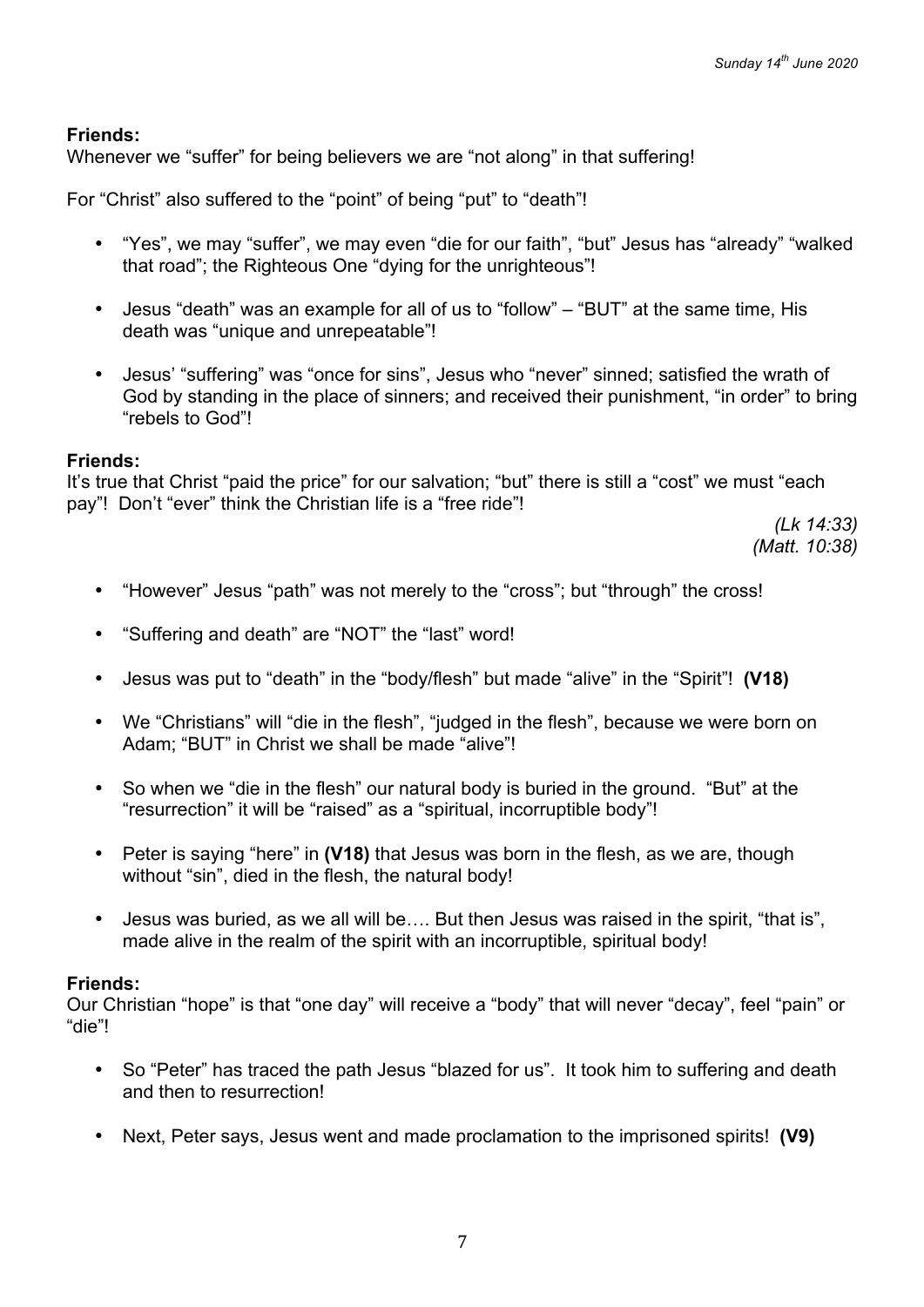- Sometimes we "come" to a Bible passage that's very hard to understand; **(VV 19-22)** is "one such" passage!
- As a result there are many different "interpretations" of this passage among Bible loving and believing followers of Christ!
- This still leaves us with the question: Who are the "spirits in prison" and "what did Jesus proclaim to them"?
- Verse 20 gives us the "reason for their "imprisonment"!

*"Because they were "disobedient" long ago when God waited "patiently" in the days of "Noah" while the ark was being built!"*

- What were the spirits in prison?
- Unbelievers who have died; Old Testament believers who have died or fallen angels?
- What did Christ preach?
- $\cdot$   $2^{nd}$  chance for repentance, completion of redemptive work or final condemnation?
- When did He preach?
- In the days of Noah; between his death and resurrection OR after his resurrection?

## **Friends:**

This is "my humble opinion", for "what it's worth"!

- By "saying" in **(V9)** that Christ "went and preached", rather than just saying that "he preached"; Peter "suggests" that Christ did not stay in Heaven but "went" to where people were disobeying, and there preached to them through the "lips of Noah"!
- The "content" of this preaching was the "gospel"! The good news of salvation: the "need" to "repent" and turn to "God as Saviour"!
- "Later" on in 2<sup>nd</sup> Peter we learn that "Noah" was a "preacher of righteousness", in fact, Noah was the first "evangelist" in the Bible.
- Even when Noah wasn't saying anything, his labor on the Ark would have been a witness!
- The writer of Hebrews says in "Chapter 11, Verse 7": *"By "faith", Noah, when warned about things not yet seen, in holy fear built an ark to save his family.*
- By his "faith", he condemned the world and became "heir" of the righteousness that is in keeping with faith"!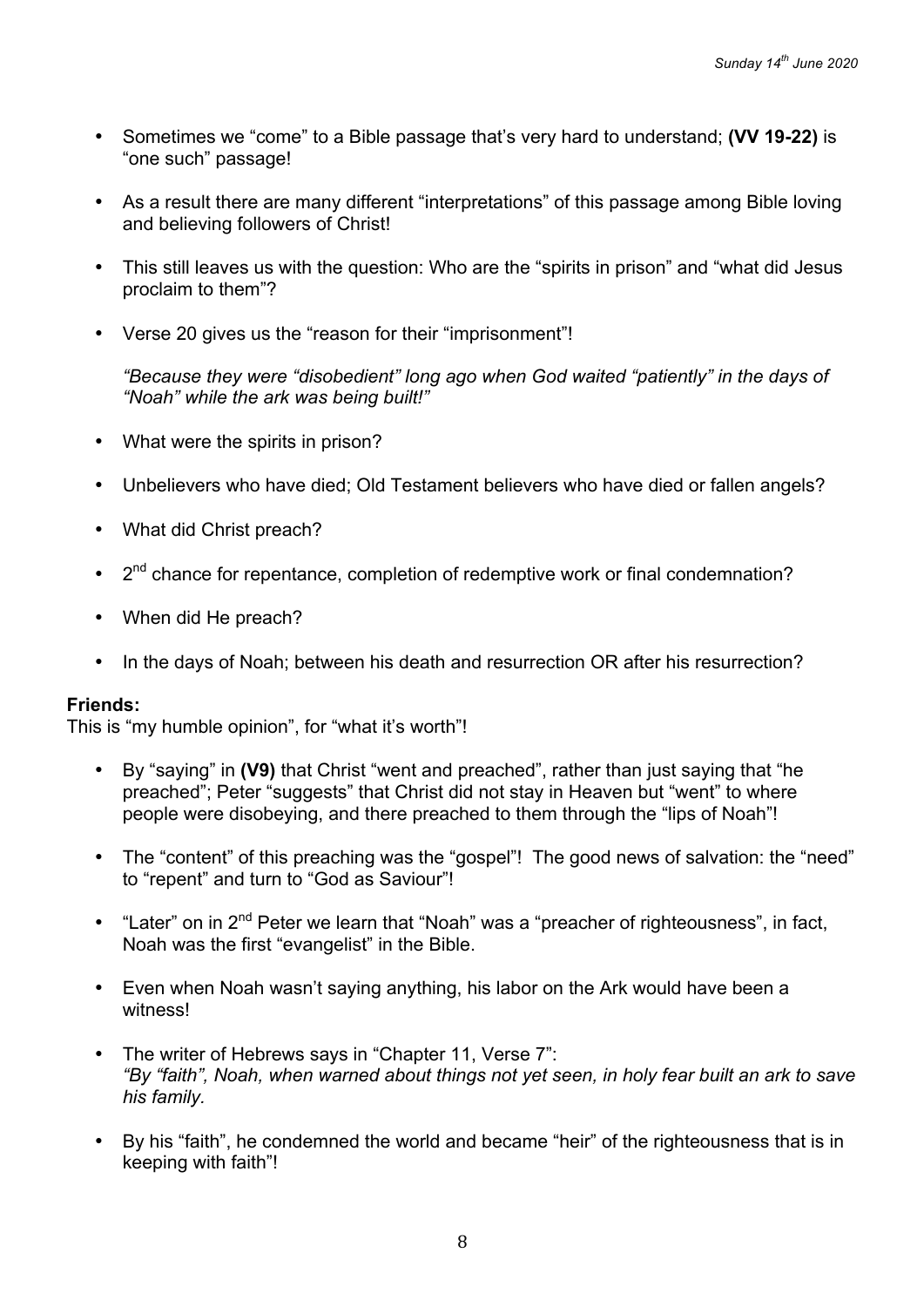- The "message" of the prophets in the Old Testament, the message of John the Baptist, the message of Jesus and the apostles is always the "same": "repent", stop disobeying God and return to God as Saviour and Lord!
- Noah "faced" the same "circumstances" that Christians face today!
- Noah and his family were a "minority" surrounded by "hostile unbelievers", so were Peter's readers, so are we!
- Noah was "righteous" in the "midst" of a wicked world! We too must live a righteous life even if no one else does!
- Noah "witnessed" boldly to those around him!
- We too are called by Jesus to be witnessed to those around us, being willing to suffer, if need be, to bring others to God!

*(Matt. 28)*

• Noah "realized" that "judgment" was coming soon on the "world", that's why he was building an ark!

#### **Friends:**

We too must be ready for Christ's "second coming"; and preach Jesus Christ alone as the "ark" of eternal salvation!

• At the "time" of Noah, God was patiently waiting repentance from unbelievers before bringing judgment on the world!

*(2 Peter 3: 9-10)*

### **Friends:**

One of the greatest traits of God is His "patience"!

• Our God is "patient" with "unbelievers", He doesn't want anyone to "perish" without Him: but "desires" that everyone will come to repentance!

### **Friends:**

"Every day" God patiently bears with us, and "every day" we are tempted to become "impatient" with our friends, neighbours and loved ones!

- And our faults and failures "before God" are so much more "serious" than the "petty actions" of others that tend to "irritate" us!
- God is "calling" you this morning to graciously "bear" with the weaknesses of others, tolerating them and forgiving them even as God has "forgiven" you in Christ!
- "This passage" with all its difficulties and misunderstanding, should function todays as a great "encouragement" to us to be "BOLD" in our witness (as Noah was), to be "confident" that, though we may be few, God will certainly save us (as He did Noah), and to remind us that just as certainly as the flood eventually "came", so final judgment will